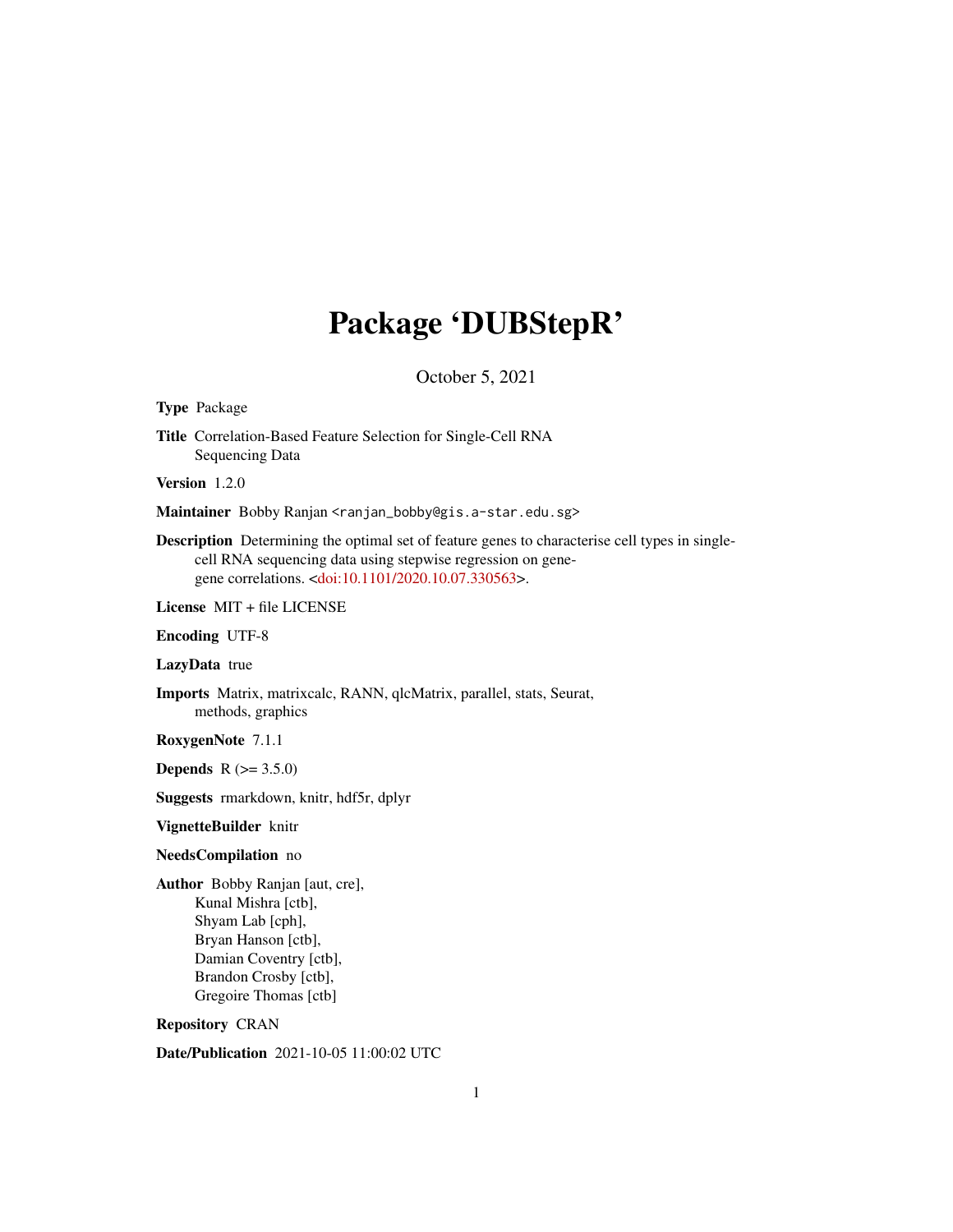# <span id="page-1-0"></span>R topics documented:

| Index | 8 |  |
|-------|---|--|

DUBStepR *DUBStepR - Obtain a list of feature genes to characterise cell types*

# Description

DUBStepR - Obtain a list of feature genes to characterise cell types

#### Usage

```
DUBStepR(
 input.data,
 min.cells = 0.05 * \text{ncol}(\text{input.data}),
 species = "human",
 optimise.features = TRUE,
 k = 10,
 num.pcs = 20,
 error = \theta)
```
# Arguments

| input gene expression matrix (genes x cells)                                                     |  |  |
|--------------------------------------------------------------------------------------------------|--|--|
| minimum number of cells to filter genes out                                                      |  |  |
| species to use for gene filtering: "human" (default), "mouse" and "rat"                          |  |  |
| optimise.features                                                                                |  |  |
| Determine optimal feature set using density index                                                |  |  |
| number of nearest neighbours. Default is 10                                                      |  |  |
| number of principal components to represent sc data. Default is 20                               |  |  |
| Acceptable error margin for kNN computation. Default is 0, but is set to 1 for<br>large datasets |  |  |
|                                                                                                  |  |  |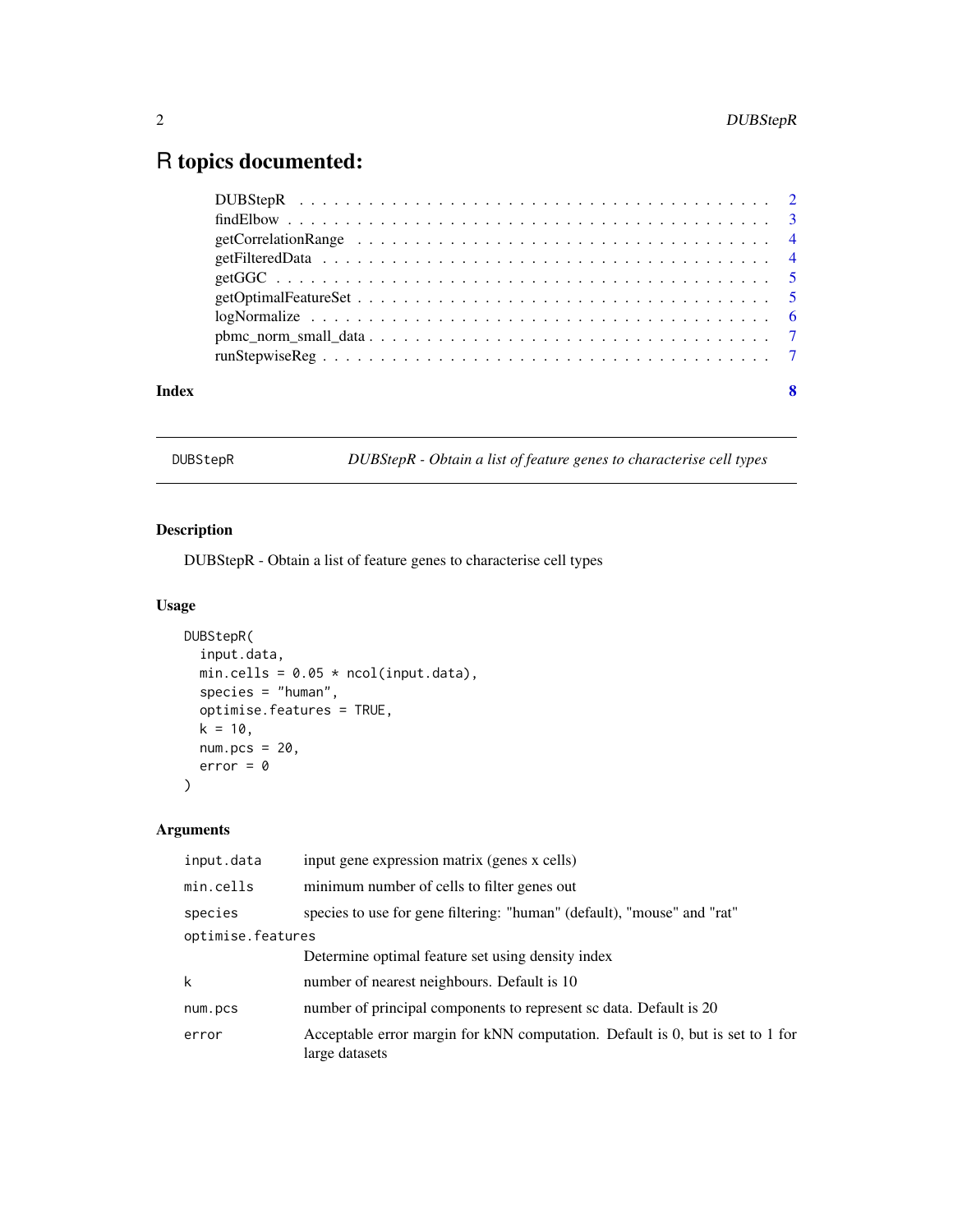#### <span id="page-2-0"></span>findElbow 3

#### Value

Returns optimal feature set

#### Author(s)

ranjanb

#### Examples

res <- DUBStepR(input.data = pbmc\_norm\_small\_data)

findElbow *Find the Elbow in a Curve*

#### Description

This utility function finds the elbow in a curve which is concave relative to a line drawn between the first and last points. The elbow is defined as the point with the greatest orthogonal distance from that line.

#### Usage

```
findElbow(y, ylab = "y values", plot = FALSE, returnIndex = TRUE)
```
#### Arguments

|             | Numeric vector of y values for the curve.                         |
|-------------|-------------------------------------------------------------------|
| vlab        | Y-axis label.                                                     |
| plot        | Logical. Should a plot be made?                                   |
| returnIndex | Logical. Should the return value be the index of the elbow point? |

#### Value

If returnIndex = TRUE, the index of the elbow point. If returnIndex = FALSE, a data frame containing an index values  $(x)$ , the y values passed to the function, and the the orthogonal distances of the y values from the line connecting the first and last points. which.max(data\_frame\_name\$dist) will give the index of the elbow point.

#### Warning

This function makes some simple checks that the data is concave as defined above. Even so, it may give answers in some cases that are not valid. Please check on typical data that you encounter to verify that it works in your cases.

#### Author(s)

Bryan A. Hanson, DePauw University. <hanson@depauw.edu>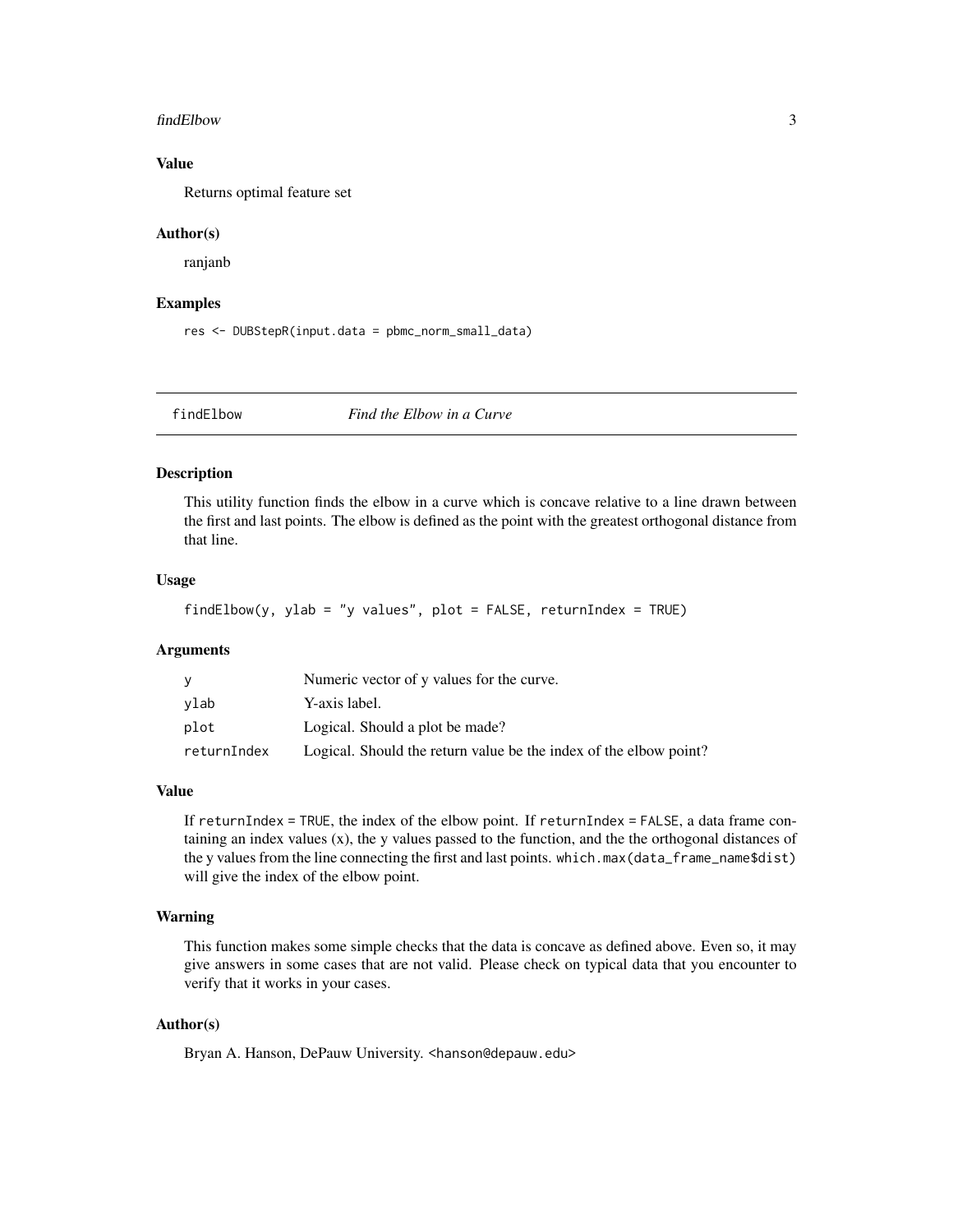#### <span id="page-3-0"></span>References

The concept of this function is based on the clever idea in the Stackoverflow post at stackoverflow.com/a/2022348/633251 and relies on code posted at paulbourke.net/geometry/pointlineplane/pointline.r (referenced in the SO post). Minor modifications to the code were made to that code in order to vectorize it.

getCorrelationRange *Compute the correlation range values for all genes in the gene-gene correlation matrix.*

#### Description

Compute the correlation range values for all genes in the gene-gene correlation matrix.

#### Usage

```
getCorrelationRange(correlation_matrix)
```
#### Arguments

correlation\_matrix

gene-gene correlation matrix

#### Value

list of p-values, adjusted p-values and correlation ranges for each gene

| getFilteredData | Filter the dataset by removing lowly expressed genes and mitochon- |
|-----------------|--------------------------------------------------------------------|
|                 | drial, spike-in and ribosomal genes                                |

#### Description

Filter the dataset by removing lowly expressed genes and mitochondrial, spike-in and ribosomal genes

#### Usage

getFilteredData(data, min.cells =  $0.05 \times \text{ncol}(data)$ , species = "human")

#### Arguments

| data      | gene expression matrix                                                  |
|-----------|-------------------------------------------------------------------------|
| min.cells | gene expression matrix                                                  |
| species   | species to use for gene filtering: "human" (default), "mouse" and "rat" |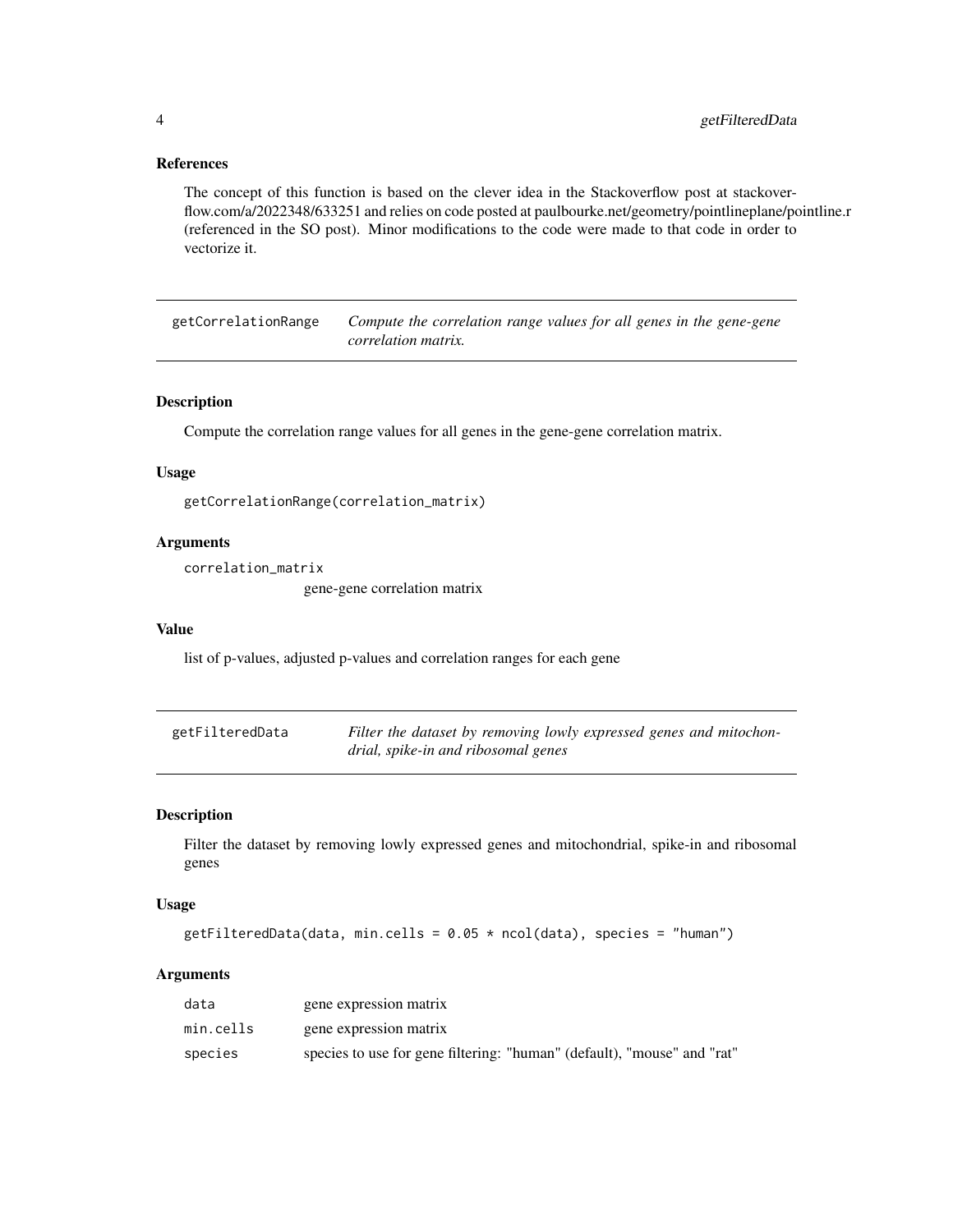#### <span id="page-4-0"></span> $g$ etGGC  $\overline{\phantom{a}}$  5

## Value

filtered gene-expression matrix

| getGGC | Compute the correlation range values for all genes in the gene-gene |
|--------|---------------------------------------------------------------------|
|        | <i>correlation matrix</i>                                           |

## Description

Compute the correlation range values for all genes in the gene-gene correlation matrix

#### Usage

getGGC(data)

#### Arguments

data log-transformed gene-expression matrix

#### Value

list of genes with their z-transformed correlation range values

getOptimalFeatureSet *Determine the optimal feature set using Density Index (DI)*

#### Description

Determine the optimal feature set using Density Index (DI)

#### Usage

```
getOptimalFeatureSet(
 filt.data,
 ordered.genes,
elbow.pt = 25,
k = 10,
num.pcs = 20,
 error = \theta)
```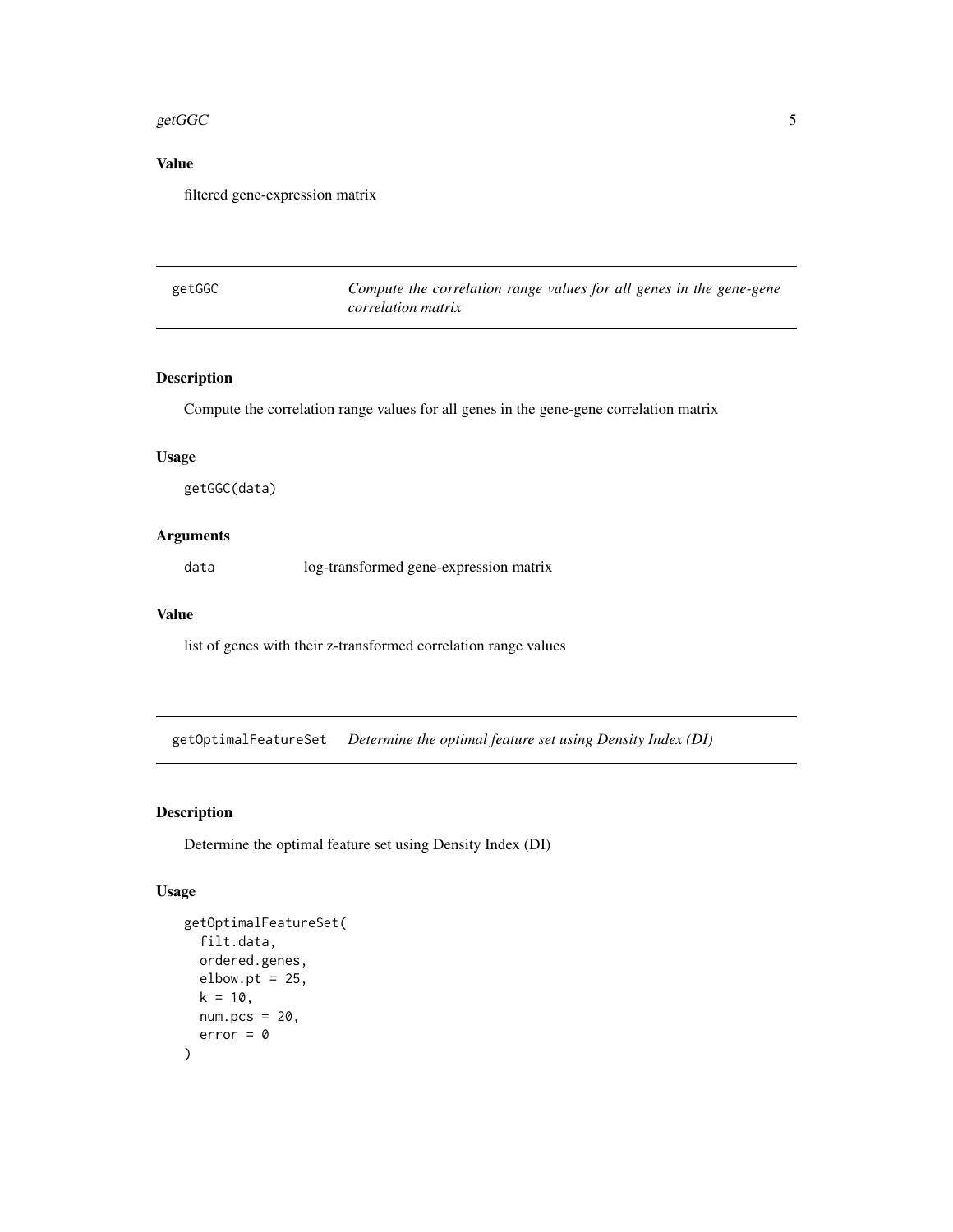# <span id="page-5-0"></span>Arguments

| filt.data     | log-transformed filtered gene-expression matrix                                                   |
|---------------|---------------------------------------------------------------------------------------------------|
| ordered.genes | genes ordered after stepwise regression                                                           |
| elbow.pt      | Elbow point to start determining optimal feature set                                              |
| k             | number of nearest neighbours for CI computation                                                   |
| num.pcs       | number of principal components to represent sc data. Default is 20.                               |
| error         | Acceptable error margin for kNN computation. Default is 0, but is set to 1 for<br>large datasets. |

#### Value

optimal set of feature genes

logNormalize *Log-transform and normalize data by sequencing depth*

# Description

Log-transform and normalize data by sequencing depth

#### Usage

```
logNormalize(raw.data, scale.factor = 10000)
```
### Arguments

| raw.data     | raw gene expression matrix       |
|--------------|----------------------------------|
| scale.factor | scaling factor for normalization |

# Value

log-normalized gene expression matrix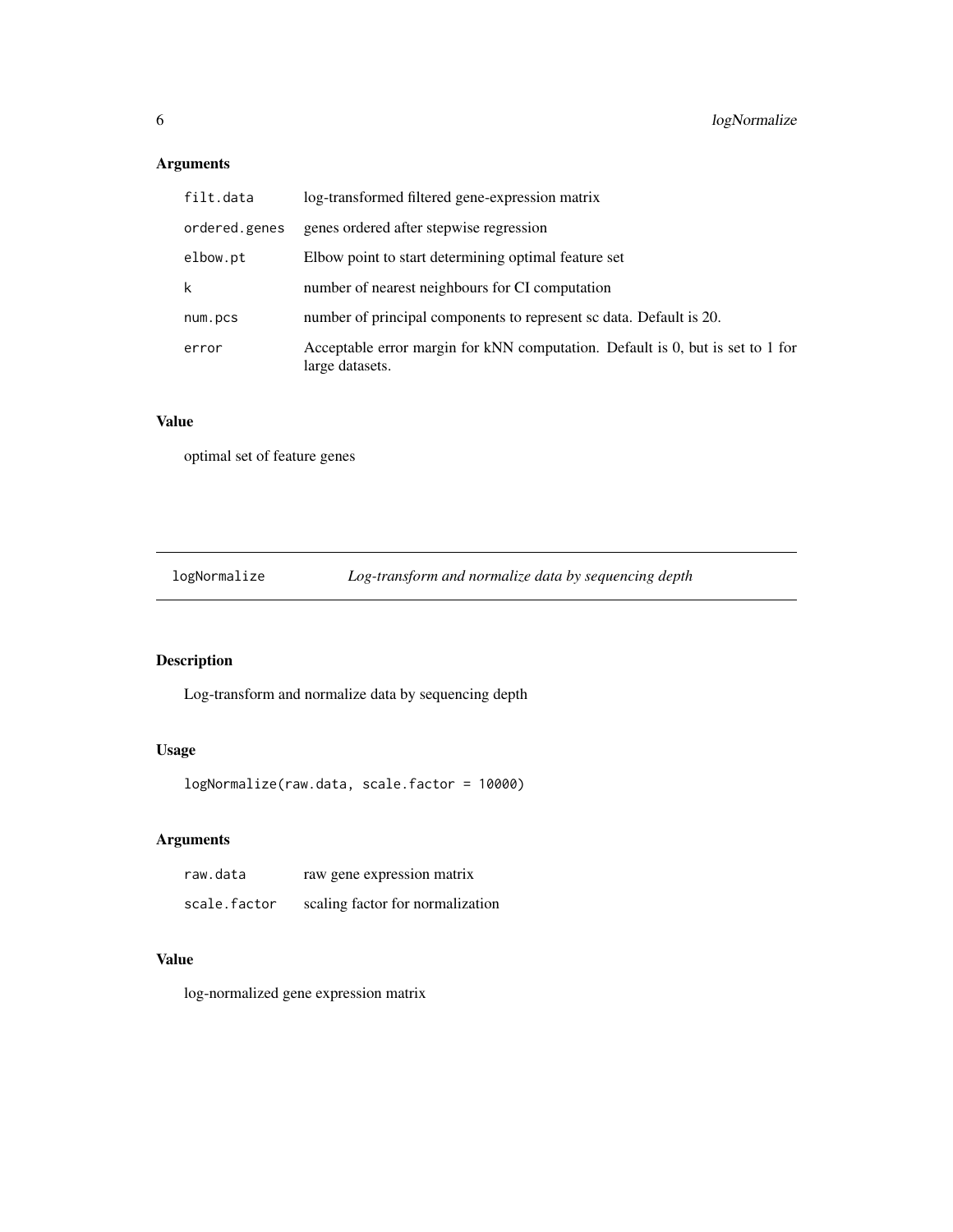#### <span id="page-6-0"></span>Description

Normalized and log-transformed data from the pbmc\_small object of the Seurat package.

#### Usage

pbmc\_norm\_small\_data

#### Format

An object of class dgCMatrix with 230 rows and 80 columns.

#### References

Hao et al. (2020). bioRxiv (doi: 10.1101/2020.10.12.335331).

runStepwiseReg *Run step-wise regression to order the features*

#### Description

Run step-wise regression to order the features

#### Usage

```
runStepwiseReg(ggc)
```
#### Arguments

ggc gene-gene correlation matrix

### Value

optimal feature set